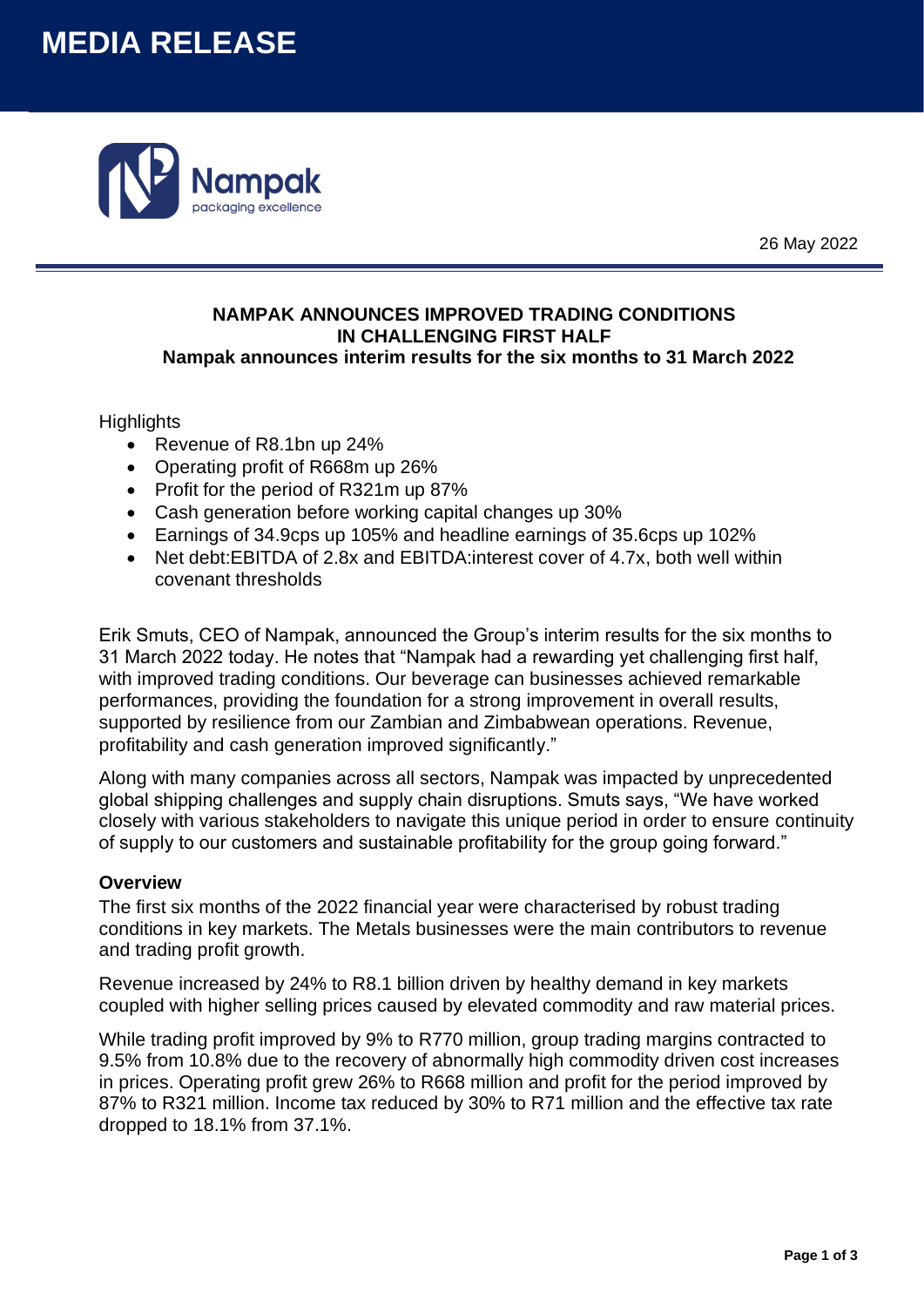Profits attributable to equity holders improved 102% to R222 million, resulting in earnings per share and headline earnings per share rising by 105% and 102% to 34.9 cents and 35.6 cents respectively.

While cash generated from operations before working capital was 30% higher at R1.1 billion, R653 million was utilised to fund increased working capital requirements given higher demand and significantly elevated commodity prices.

Capital expenditure remained well controlled and was 39% lower at R94 million, of which 92% was replacement capex.

Foreign currency availability in Angola was satisfactory and in Nigeria availability at the official spot rate slowed compared to the prior comparative period.

Net interest-bearing debt per covenants of R5.0 billion was 9% higher, an additional R433 million was drawn during the period to partially fund increased working capital requirements and improve cash reserves.

In line with previous communications, the board has decided not to resume dividends until debt is at a more sustainable level.

#### **Divisional overview**

Revenue from the Metals division increased by 27% to R6.0 billion as demand increased in South Africa, Nigeria and Angola.

The South African beverage can market experienced strong growth due to increased demand for larger can sizes driven by continual growth in the beer, cider and energy drink markets and shortages of other packing substrates.

The Nigerian beverage can market continued to grow, partly due to shortages in other packaging substrates and consequently Bevcan Nigeria continued to perform better than expected.

COVID-19 trading restrictions began easing in Angola, resulting in volume growth, although only one of the two lines has been operating. The closure of the border with the Democratic Republic of Congo continues to adversely impact demand in Angola.

DivFood in South Africa had good revenue growth driven by volume recovery in fish cans. Trading at the general metals packaging business in Nigeria was below expectations as volume allocations by key customers declined as they switched to self-manufacturing and/or other packaging substrates.

Revenue for the Plastics division grew by 10% to R1.6 billion, largely driven by the strong performance of the group's Zimbabwean operations. Rigid Plastics' performance in South Africa was limited by lower volumes for liquid bottles caused by strikes at two key customers. While the demand for closures remained resilient and grew pleasingly in a challenging environment, there was reduced demand for most other product categories. Management continued to right size the business to reduce costs.

The Liquid Cartons business in South Africa experienced moderate revenue growth supported by improved operational efficiencies.

The Zimbabwean operations, Megapak and CMB performed well on the back of robust demand, despite erratic electricity supply and insufficient foreign currency to purchase raw materials.